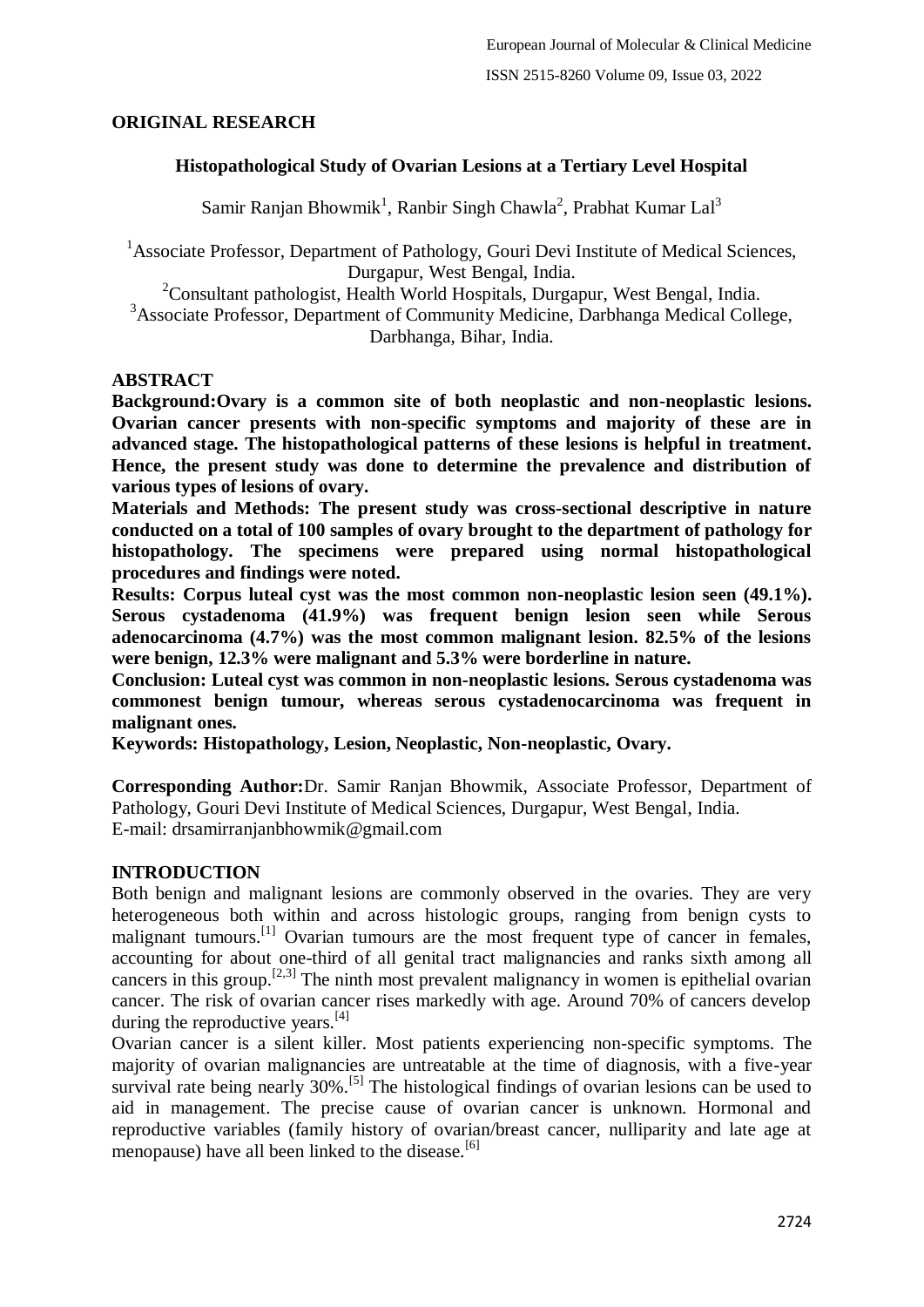Germ cell tumours and specific sex cell tumours mostly affect adolescents and young adults Apart from this age group, the majority of primary ovarian neoplasms affect women in their 40s and 60s. Benign tumours are common between the ages of 20 and 40, whereas invasive carcinoma is more common between the ages of 50 and  $70$ .<sup>[7]</sup>

## **Aims and objectives**

The present study was done to determine the prevalence and distribution of various types of ovarian lesions in this area.

# **MATERIALS & METHODS**

The present study was cross-sectional descriptive in nature. Samples were examined at the department of Pathology.

A total of 100 samples received during the study period were included. All ovarian biopsies including both neoplastic and non-neoplastic, obtained in the department from all age groups were included. Exclusion criteria was ovarian biopsies following chemotherapy and cytoreduction. The specimens were prepared using normal histopathological procedures, with 5 micron thick microsections and stained with H&E stains. Dewaxed and hydrated sections were stained with alum haematoxylin for 5 minutes after being dewaxed and hydrated with graded alcohol to water. Then they were rinsed in running tap water for 5 minutes or until the portions became blue. The parts were differentiated for 10 seconds in 1% acid alcohol before being rinsed thoroughly in tap water until they were blue again. Sections were immersed in ammonia water, then washed with tap water for 5 minutes before counterstaining with 1% eosin Y for 1 minute. The parts were then dried, cleaned, and DPX mounted for assessment of histopathological features.

#### **RESULTS**

A total of 100 cases were included in the present study. Age of the cases varied between 15 to 76 years. The age group of 31-40 years was commonly affected. In the age group of 15-45 years, benign tumours were common while malignant lesions affected the age group of 45 years and above.

| Type of non-neoplastic lesion | <b>Number</b> | $\frac{6}{6}$ |
|-------------------------------|---------------|---------------|
| Corpus luteal cyst            | 28            | 49.1          |
| Follicular cyst               | 16            | 28.1          |
| Endometriosis                 |               | 17.5          |
| Tuberculosis                  |               | 3.5           |
| Inclusion cyst                |               |               |

#### **Table1:showing non-neoplastic lesions (n=57)**

Table2: showing types of neoplastic lesions  $(n=43)$ 

|             | <b>Types of neoplastic lesions</b>  | <b>Number</b> | $\frac{6}{6}$ |
|-------------|-------------------------------------|---------------|---------------|
|             | 1. Surface epithelial tumours       | 31            | 72.1          |
| A           | Serous cystadenoma                  | 18            | 41.9          |
| B           | Borderline serous tumours           |               | 2.3           |
| $\mathbf C$ | Serous adenocarcinoma               |               | 4.7           |
| D           | Mucinous Cystadenoma                |               | 14            |
| E           | <b>Borderline Mucinous tumours</b>  |               | 4.7           |
| $\mathbf F$ | Mucinous Adenocarcinoma             |               | 2.3           |
| G           | <b>Endometrioid Adenocarcinomas</b> |               | 2.3           |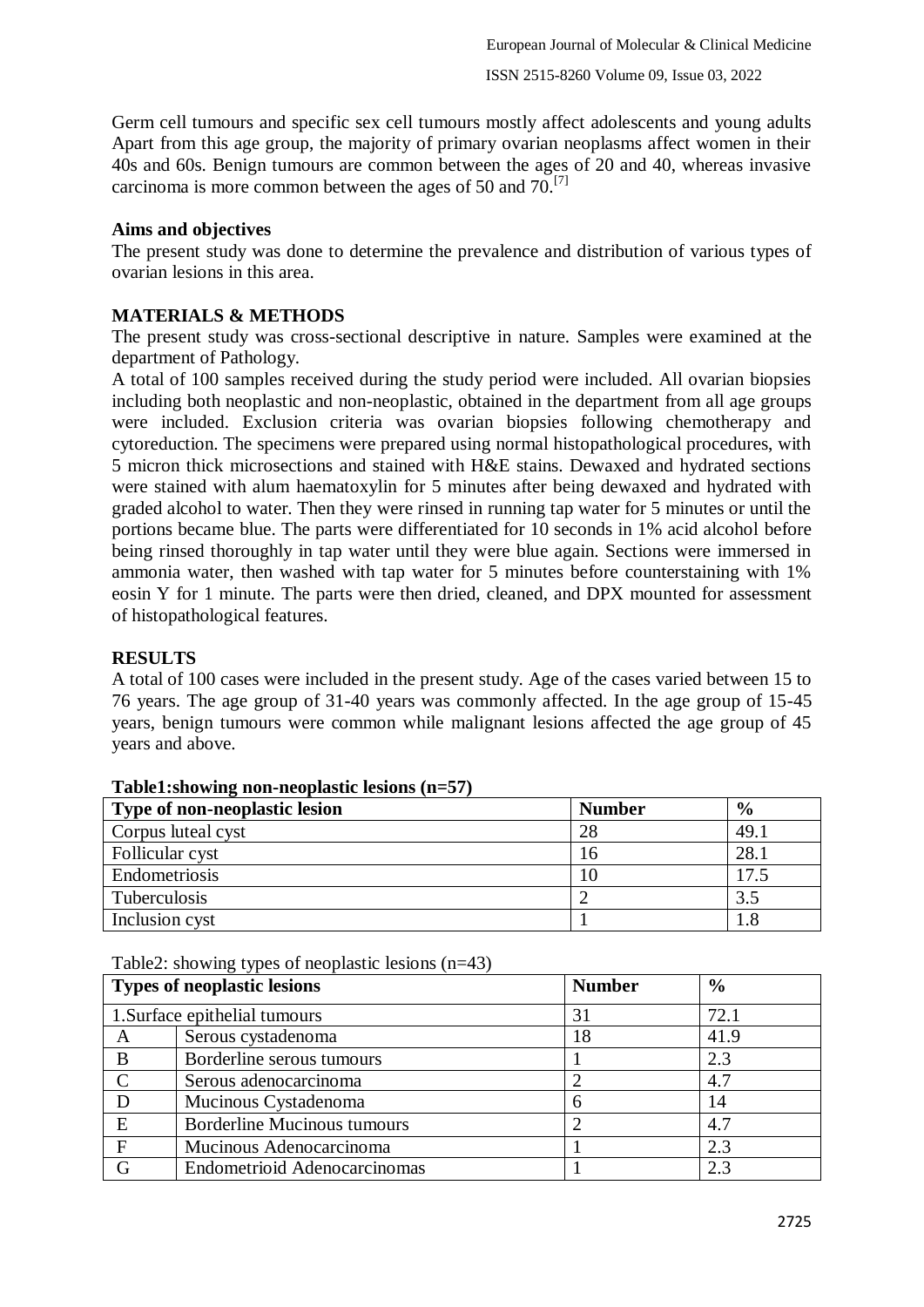ISSN 2515-8260 Volume 09, Issue 03, 2022

| 2. Sex cord stromal tumours |                                | 4.7  |
|-----------------------------|--------------------------------|------|
|                             | Fibroma                        | 4.7  |
| 3. Germ cell tumours        |                                | 20.9 |
| A                           | Mature Teratoma (dermoid cyst) | 16.3 |
|                             | <b>Immature Teratoma</b>       | 2.3  |
|                             | Dysgerminoma                   | 2.3  |
| 4. Metastatic tumours       |                                | 2.3  |

[Table 2] shows that 43% of ovarian lesions were neoplastic in nature. Serous cystadenoma accounted for 41.9% of lesions while Serous adenocarcinoma was seen in 4.7% cases. Borderline lesions were found in 5.3% cases.



**Figure 1: shows that 82.5% of the lesions were benign, 12.3% were malignant and 5.3% were borderline in nature.**

## **DISCUSSION**

A total of 100 cases were included in the present study. Age of the cases varied between 15 to 76 years. The age group of 31-40 years was commonly affected. In the age group of 15-45 years, benign tumours were common while malignant lesions were common in the age group of 45 years and above. Non-neoplastic lesions constituted 57% of all lesions. Corpus luteal cyst was the most common non-neoplastic lesion seen (49.1%) followed by follicular cyst (28.1%) and endometriosis (17.5%). 43% of ovarian lesions were neoplastic in nature in which 82.5% of the lesions were benign, 12.3% were malignant and 5.3% were borderline in nature. Serous cystadenoma (41.9%) was the most common benign lesion seen while Serous adenocarcinoma (4.7%) was the most common malignant lesion. Borderline lesions were seen in 5.3% cases.

Shrestha et al (2021) conducted a study in Nepal and observed that 74.8% of the ovarian lesions were neoplastic. Germ cell tumors (37%), epithelial tumors (33.9%) and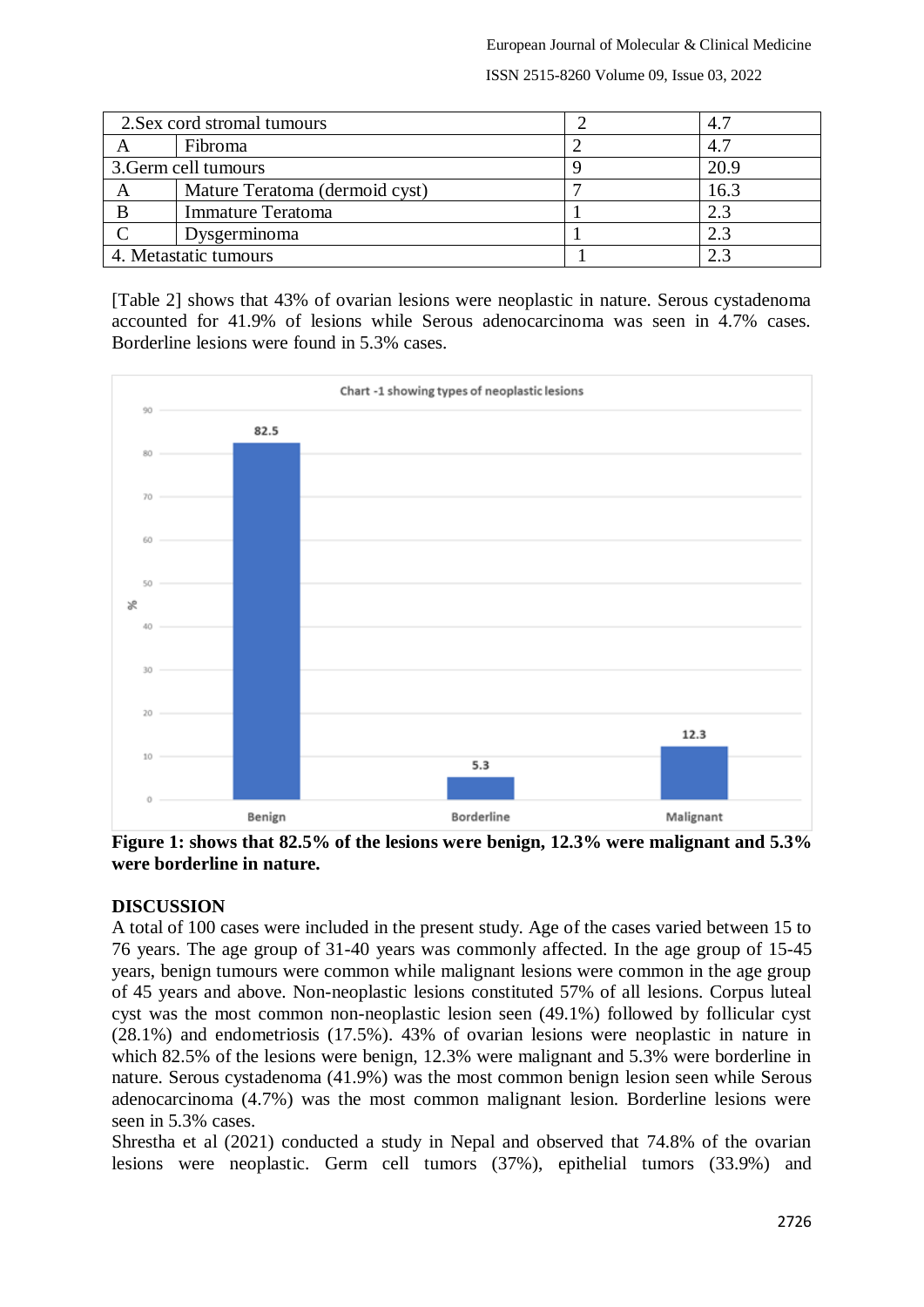#### ISSN 2515-8260 Volume 09, Issue 03, 2022

endometriotic cyst (18.1%) were the common types seen. Mean age in benign lesions was 38.1 years, in malignant lesion, it was 47.1 years and in non-neoplastic lesions, it was 36.9 years. Serous tumors were bilateral in 23.8% cases.<sup>[8]</sup>

Maru et al (2019) found in Gujarat that 89% of the ovarian lesions were unilateral and remaining 11% bilateral. Benign lesions were seen in 52%, non-neoplastic cysts in 44% and Borderline & Malignant Neoplasms in 4%. Follicular Cyst was commonest non-neoplastic lesion and was commonly bilateral. Serous Cystadenoma was the commonest benign lesion, and it was also bilateral frequently. They concluded that ovarian lesions presented with a variety of histological features. Histopathological examination continues to be important in diagnosis and management of these.<sup>[9]</sup>

Baru et al (2017) conducted a clinicopathological study of ovarian lesions in Odisha and found that age group of 21 to 45 years was most commonly involved. 40.7% of the lesions were benign, 2.78% were borderline and 56.48% were malignant. In benign lesions, the mean age was 42.84 years, in borderline lesions, it was 46.66 years and in malignant ones, it was 32.6 years. The commonest ovarian tumour was epithelial tumour  $(78.7\%)$ .<sup>[10]</sup>

Jose et al (2021) studied 100 cases of ovarian lesions. They observed the proportion of neoplastic lesions to be 51% and that of non-neoplastic to be 49%. 51% of the non-neoplastic lesions were corpus luteal cysts. Among the neoplastic lesions, 52.4% were benign, 3.2% were borderline and 27.8% were malignant. Serous cystadenoma was the most common benign ovarian neoplasm followed by mucinous cystadenoma. Serous cystadenocarcinoma  $(35.3%)$  was the commonest malignant lesion.<sup>[11]</sup>

Maurya et al (2018) conducted a study in Uttar Pradesh and found that follicular cyst was the commonest non-neoplastic finding (51.7%), followed by corpus luteal cyst (30.61%) and endometriosis (15.64%). 74.35% were benign, 4.27% borderline and 21.36% were malignant. Serous cystadenoma was commonest benign lesion (45.29%) followed by dermoid cyst (17.09%) and mucinous cystadenoma (10.25%). Serous adenocarcinoma (4.27%) was common among malignant lesions.[12]

Similar results were seen by Bodal et al (2014) who reported that the proportion of nonneoplastic lesions was 60% and that of neoplastic lesions was 40%. Luteal cyst was the commonest non-neoplastic lesions. 75% were benign; 1.66% borderline and 23.34% were malignant in the neoplastic lesions. Benign serous cyst was the most prevalent benign tumour and serous cystadenocarcinoma was commonest malignant lesion. They concluded that ovarian lesions present many challenges. While the morphology provides diagnostic clues, H  $&$  E stained slides help in specific diagnosis.<sup>[13]</sup>

Verma et al (2019) also observed similar trend in Haryana. The lesions seen were nonneoplastic (39%), benign (45%), borderline (5%) and malignant (11.25%). In this study, follicular cysts constituted 67.7% of nonneoplastic lesions followed by corpus luteal cysts and endometriotic cysts. Surface epithelial tumour (69.38%) dominated in neoplastic lesions followed by germ cell tumours (18.36%). Bilateral lesions were seen in 26.98% and unilateral lesions were seen in 73.01%. Age varied from 16 to 61 years in non-neoplastic lesions and 18-75 years for neoplastic lesions. The commonest clinical presentation of non-neoplastic lesions was abnormal uterine bleeding while benign and malignant tumours commonly presented with pain abdomen.<sup>[14]</sup>

Kanthikar et al (2014) found solitary follicular cyst in 74.66% and corpus luteal cyst in 20%. The distribution of lesions was benign (78.57%), borderline (1.42%) and malignant (20%). Serous cystadenoma followed by benign cystic teratoma were common benign lesions seen. Serous cystadenocarcinoma was the most common malignant lesion followed by mucinous cystadenocarcinoma and metastatic tumours.[15]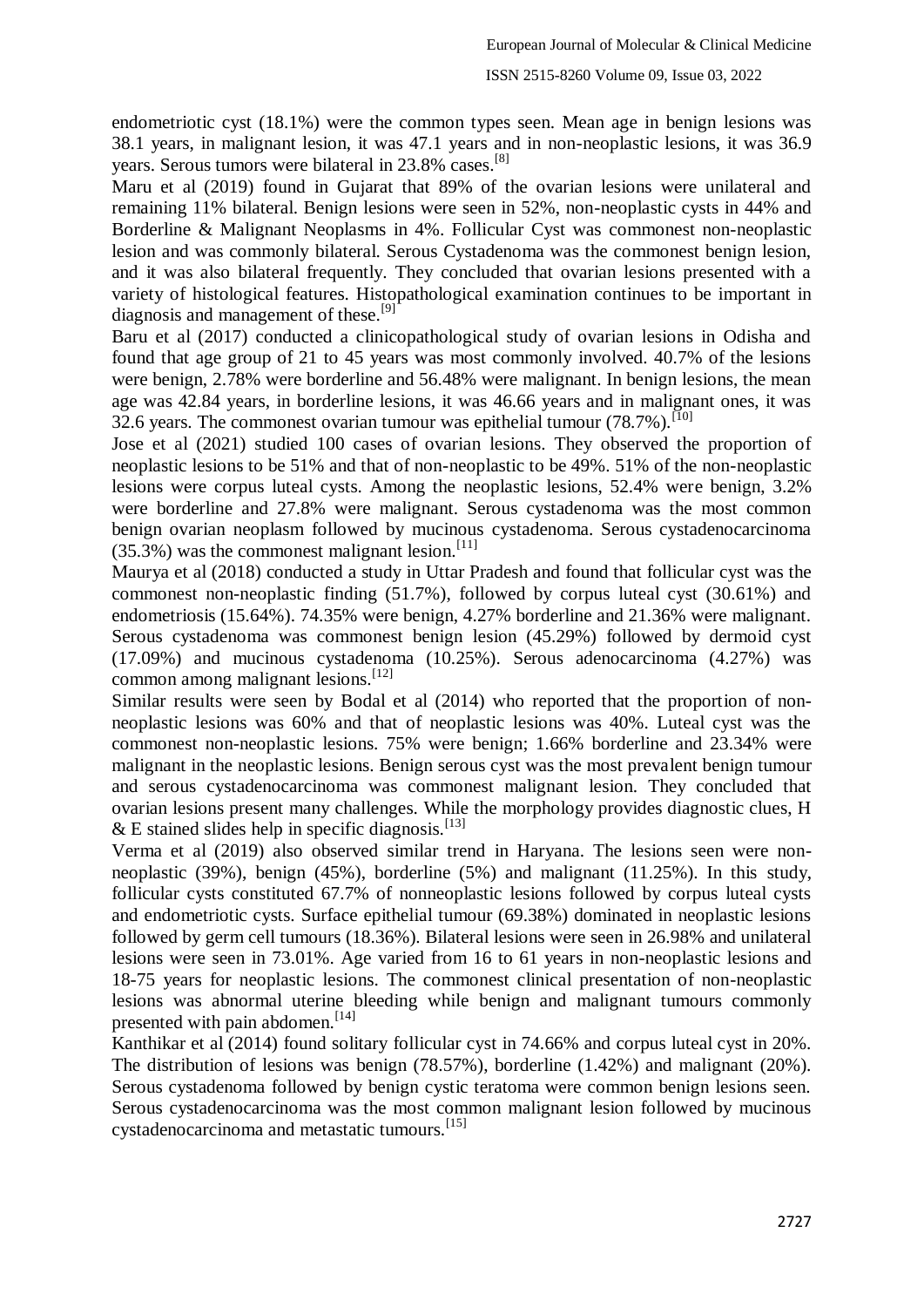As is apparent from the above discussion, benign tumours are more common than malignant ones. However, there are histopathological variations in prevalence of different subtypes. Appropriate investigation and diagnosis required for management of such cases.

# **CONCLUSION**

In the present study, non-neoplastic lesions outweighed neoplastic ones. Luteal cyst was commonest non-neoplastic lesion. Benign lesions were commoner than malignant tumours. Serous cystadenoma was the most prevalent benign lesion, whereas serous cystadenocarcinoma was the most common malignant tumour. Surface epithelial tumours outnumbered all other histological varieties of ovarian tumours.

# **REFERENCES**

- 1. Vaughan S, Coward JI, Bast RC, Berchuck A, Berek JS, Brenton JD, et al. Rethinking ovarian cancer: recommendations for improving outcomes. Nat Rev Cancer. 2011;11(10):719–25
- 2. Swamy GG, Satyanarayana N. Clinicopathological analysis of ovarian tumors: A study on five years samples. Nepal Med Coll J. 2010;12(4):221-3.
- 3. Kuladeepa AVK, Muddegowda PH, Lingegowda JB, Doddikoppad MM, Basavaraja PK, Hiremath SS. Histomorphological study of 134 primary ovarian tumors. Adv Lab Med Int. 2011;1(4):69-82.
- 4. Paes MF, Daltoé RD, Madeira KP, Rezende LC, Sirtoli GM, Herlinger AL et al. A retrospective analysis of clinicpathological and prognostic characteristics of ovarian tumors in the state of Espirito Santo, Brazil. J Ovarian Res. 2011;4:14
- 5. Zaman S, Majid S, Hussain M, Chughtai O, Mahboob J, Chughtai S. A retrospective study of ovarian tumours and tumour-like lesions. J Ayub Med Coll Abbottabad. 2010;22(1):104-08.
- 6. Prakash A, Chinthakindi S, Duraiswami R, Indira V. Histopathological study of ovarian lesions in a tertiary care center in Hyderabad, India: A retrospective five year study. Int J Adv Med. 2017;4(3):745-49.
- 7. Berek JS. Ovarian and fallopian tube cancer. In: Berek and Novak's Gynaecology. Philadelphia: Lippincott Williams and Wilkins; 2007; 14:1457-58.
- 8. Shrestha O, Baral R, Shrestha S. Histomorphological Spectrum of Ovarian Masses in a Tertiary Centre of Eastern Nepal. Nep J Obstet Gynecol. 2021;16(32):103-7. DOI: https:// doi.org/10.3126/ njog.v16i1.37618
- 9. Maru A.M, Menapara C.B. Histopathological study of Non-neoplastic & Neoplastic ovarian lesions in a tertiary care hospital in Gujarat, India. Trop J Path Micro 2019;5(2):63-8.doi:10.17511/jopm.2019.i02.03.
- 10. Baru L, Patnaik R, Singh KB. Clinico pathological study of ovarian neoplasms. Int J Reprod Contracept Obstet Gynecol 2017;6:3438-44.
- 11. Jose V, Mathias M, Shetty J. Histopathological Study of Non-neoplastic and Neoplastic Lesions of Ovary at a Tertiary Health Care Centre in Mangalore, Karnataka, India. National Journal of Laboratory Medicine 2021 Apr; 10(2): PO34-7.
- 12. Maurya G, Singh SK, Pandey P, Chaturvedi V. Pattern of neoplastic and nonneoplastic lesions of ovary: a five-year study in a tertiary care centre of rural india. Int J Res Med Sci 2018;6:2418-22.
- 13. Bodal V.K., Tanu J., Manjit S.B., Ranjeev B., Sarbhjit K., Ninder M., Anikita G. and Priyanka G. (2014). A Clinico - Pathological Study of Ovarian Lesions.Research and reviews: Journal of Medical and Health Sciences 2014; 3 (1):50-6.
- 14. Verma R, Singh K, Kaur S, Mahendru R, Agarwal D, Rana P. A clinico -pathological study of neoplastic and non-neoplastic ovarian lesions. International Journal of Medical and Biomedical Studies (IJMBS) 2019;3(10):175-80.